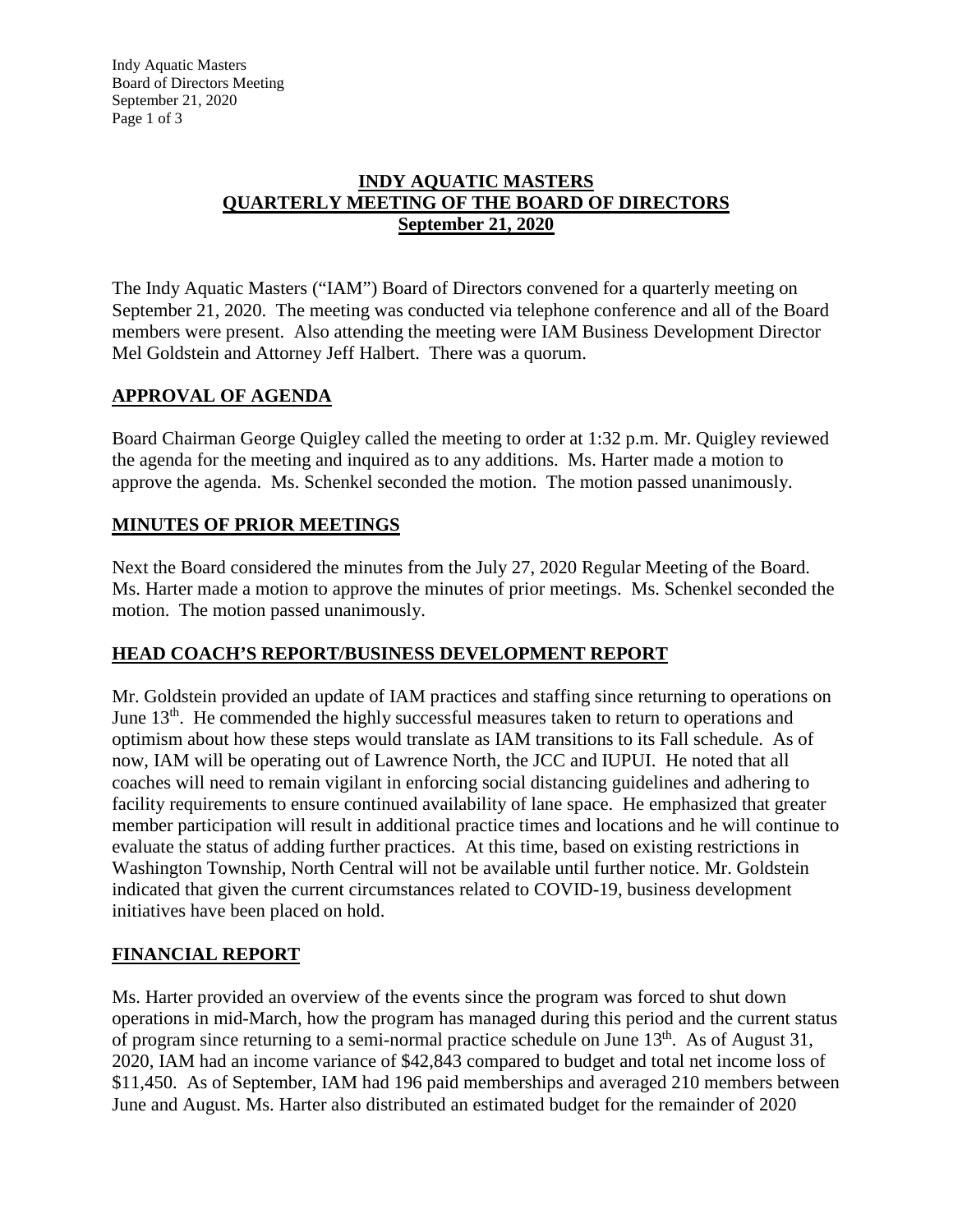Indy Aquatic Masters Board of Directors Meeting September 21, 2020 Page 2 of 3

based on current facility contracts and approximately 230 members. She noted that a proposal has been presented to Lawrence North for purposes of utilizing the location for ALTS. At this time, IAM will not be looking to hire a new head coach at this time and if so, the position will only be on a part time basis. Ms. Harter noted a recent donation from Bowen Engineering Endowment. Ms. Harter thanked all coaches for their efforts, as well as the coordination of operations by Mr. Goldstein and Mr. Quigley. Ms. Harter provided an update as to the status of IAM's PPP loan. She noted that IAM has applied for various grant programs offered through the City of Indianapolis and USMS for assistance and reimbursement of reopening expenses.

After discussion, Mr. Quigley made a motion to approve the financial report as presented. Ms. Bowen seconded. The motion passed unanimously.

# **FUNDRAISING**

Mr. Quigley indicated that the annual fundraising communication will be sent out in October.

# **ACTION ITEMS**

There were no other action items were considered by the Board.

#### **EXECUTIVE SESSION**

At 2:15 p.m., the Board adjourned its regular session to convene an executive session to discuss confidential personnel issues.

At 2:29 p.m., the Board returned to regular session. Mr. Quigley made a motion to approve compensation increases consistent with board member discussion. Ms. Schenkel seconded the motion. The motion passed unanimously.

#### **OTHER BUSINESS**

The Board scheduled meeting dates for the remainder of 2020 as follows:

- Fourth Quarter: December 7, 2020 at 1:30 p.m.
- Annual Board Meeting: December 7, 2020 at 1:30 p.m.
- Annual Member Meeting: TBD

\*\*\*All Board meetings will be conducted via telephone conference or other remote options until further notice.

#### **DIRECTOR COMMENTS**

None.